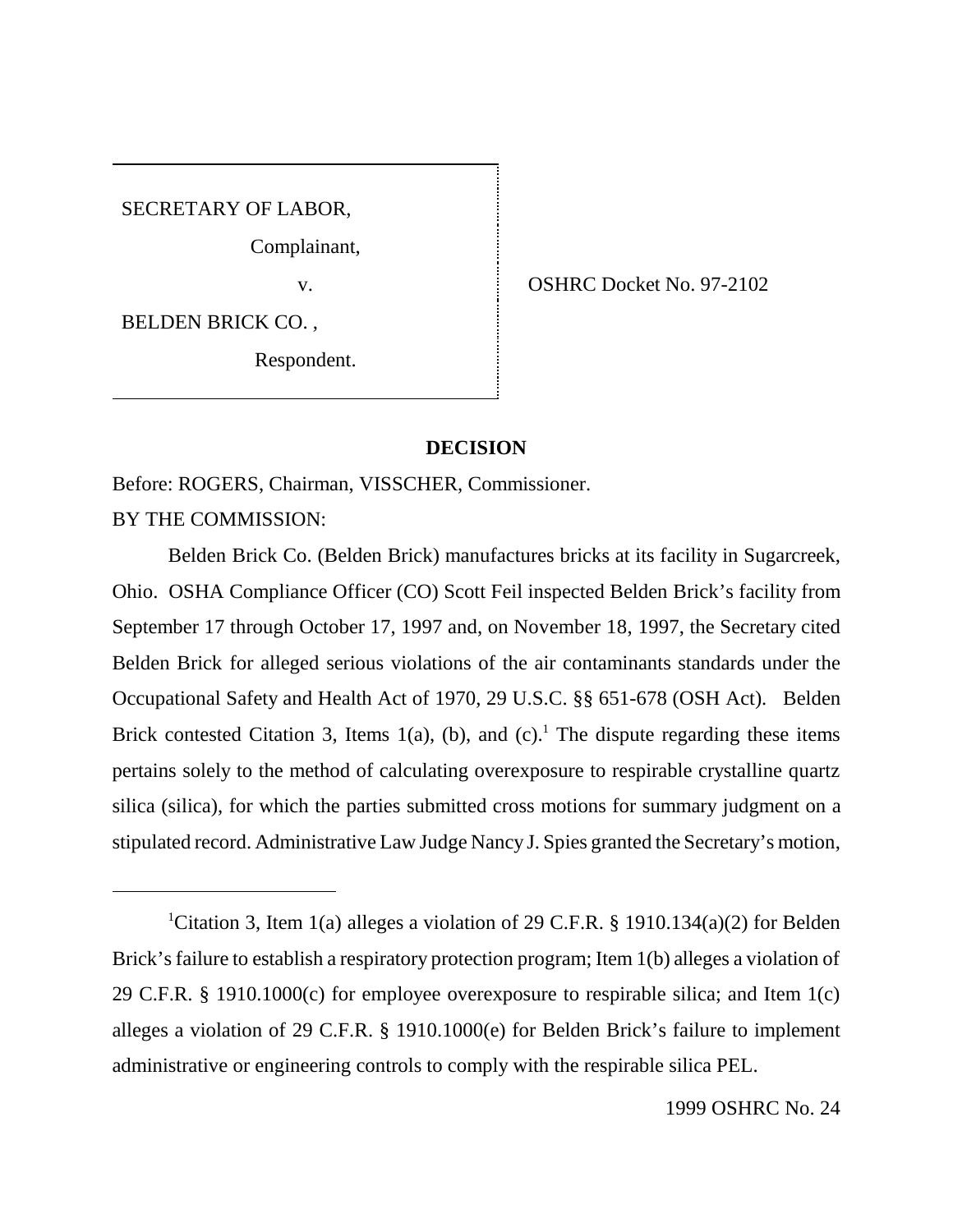thereby affirming the violations and assessing the proposed penalty of \$4,500. We affirm the judge's decision.

## **BACKGROUND**

 Workplace exposure to silica is regulated by 29 C.F.R. §1910.1000(c), which provides as follows:

An employee's exposure to any substance listed in Table Z-3, in any 8-hour work shift of a 40-hour work week, shall not exceed the 8-hour time weighted average limit given for that substance in the table.

Table Z-3, entitled "Mineral Dusts," contains the mathematical formula for calculating the permissible exposure limit (PEL) to various "substances," including "Silica: Crystalline Quartz (Respirable)." The PEL formula for respirable silica is:  $10mg/m<sup>3</sup>$ %  $SiO<sub>2</sub>+2$ 

During the OSHA inspection, CO Feil sampled the respirable dust containing silica to which six Belden Brick employees were exposed. Belden Brick knew, prior to the inspection, that its employees were exposed to silica. The parties calculated the silica PELs by dividing 10mg/m³ by the sum of two plus the percent of respirable crystalline quartz silica contained in the dust samples (expressed as a whole number<sup>2</sup>). The data resulted in the following calculations:<sup>3</sup> SAMPLE NUMBER

|                                                                       |       |       | 3    | $\overline{4}$ |      | 6    |
|-----------------------------------------------------------------------|-------|-------|------|----------------|------|------|
| PEL $(mg/m3)$                                                         | 0.714 | 0.858 | 1.17 | 0.926          | 1.09 | 0.81 |
| 8-hour TWA exposure to respirable<br>dust containing silica $(mg/m3)$ | 3.76  | 5.97  | 1.39 | 2.03           | 4.63 | 0.95 |
| 8-hour TWA exposure to pure<br>respirable silica $(mg/m3)$            | 0.45  | 0.58  | 0.09 | 0.18           | 0.33 | 0.10 |

2 *See Bunge Corp.*, 12 BNA OSHC 1785, 1792 n.20, 1986-87 CCH OSHD ¶27,565, p. 35,807, n.20 (No. 77-1622, 1986) (consolidated).

<sup>3</sup>Exposures are calculated based on an 8-hour time weighted average (TWA). We also note that there were small variations between the parties' calculations, which would have no effect on assessing overexposure.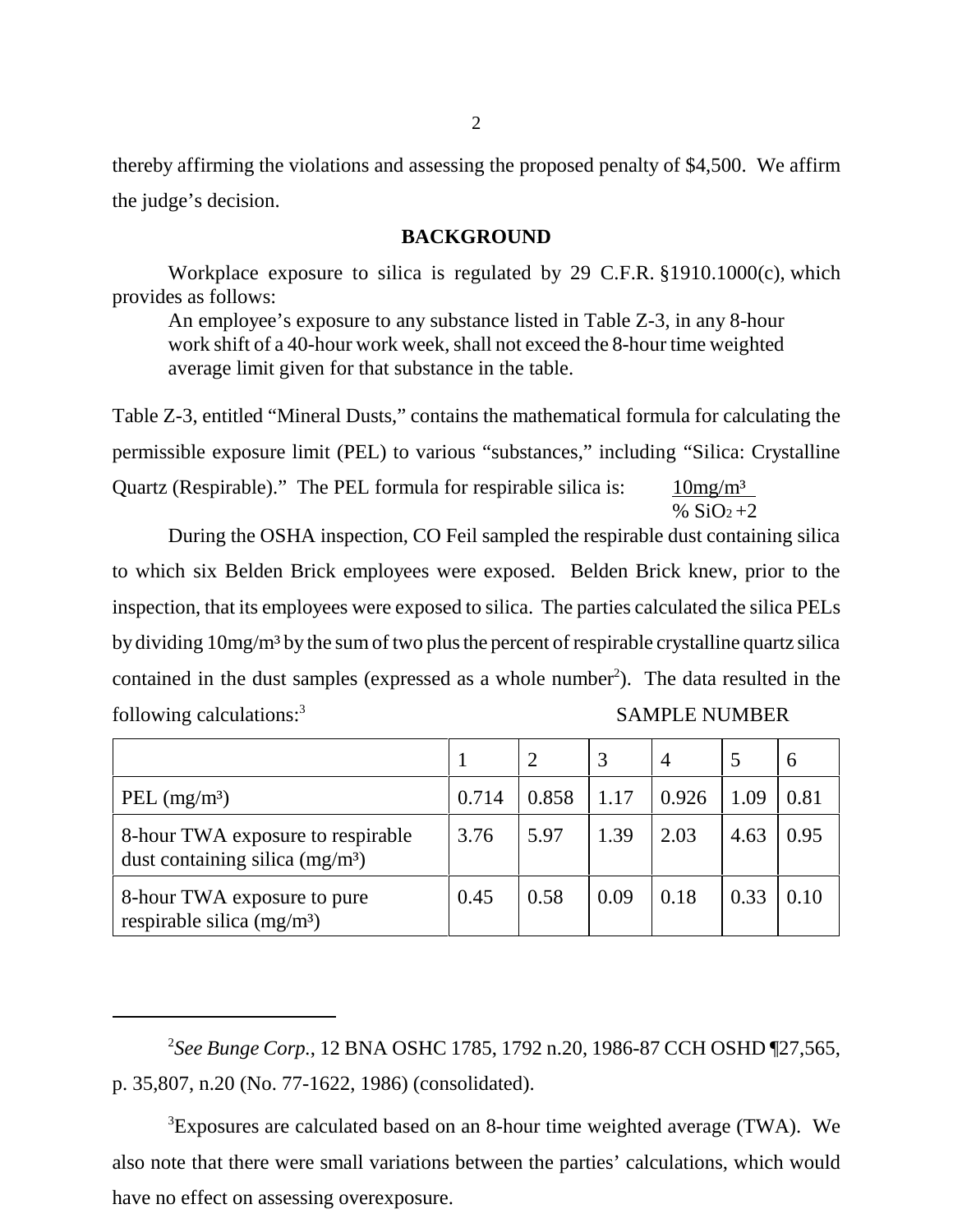Based on this data, the Secretary concluded that each of the tested employees was overexposed to silica by comparing the calculated PELs to the 8-hour TWA exposures to respirable dust containing silica. Belden Brick contests the citation based on its contention that the PELs should have been compared to the 8-hour TWA exposures to only that portion of the respirable dust that is pure respirable silica, and that doing so resulted in no overexposures.

### **DISCUSSION**

In *Ohio Cast Products, Inc.*, OSHRC Docket No. 96-0774, which we also issue on this date, we considered the identical issue presented here concerning the determination of silica overexposure pursuant to the Table Z-3 formula. In *Ohio Cast*, for the reasons there articulated, we upheld the Secretary's application of the formula, concluding that "the standard is not ambiguous" and "the Secretary has consistently enforced it in keeping with its plain meaning." Slip op. at 6-7. Here, it is undisputed that the six Belden Brick employees were exposed to an 8-hour TWA of silica-containing respirable dust exceeding the calculated PELs. Accordingly, applying the standard as upheld in *Ohio Cast*, we conclude that the six employees were overexposed to silica.

We also found in *Ohio Cast* that enforcement of the standard against the cited employer, who stipulated to knowledge that its operations utilized sand containing silica, did not offend due process. Acknowledging the "ample unrebutted evidence" of twenty-eight years of consistent application, we concluded that the standard's "plain meaning would be 'ascertainably certain' to an employer who is aware that its operations generate silica dust exposure." *Id* at 7*.* Belden Brick also stipulated that it knew prior to the OSHA inspection that its employees were exposed to silica dust. Consequently, we conclude that Belden Brick had fair notice of the "means by which the cited standard provides for determining silica overexposure." *Id.*

Judge Spies assessed the proposed penalty of \$4,500 for these violations. We note that neither party has addressed the appropriateness of the penalty, and that the parties have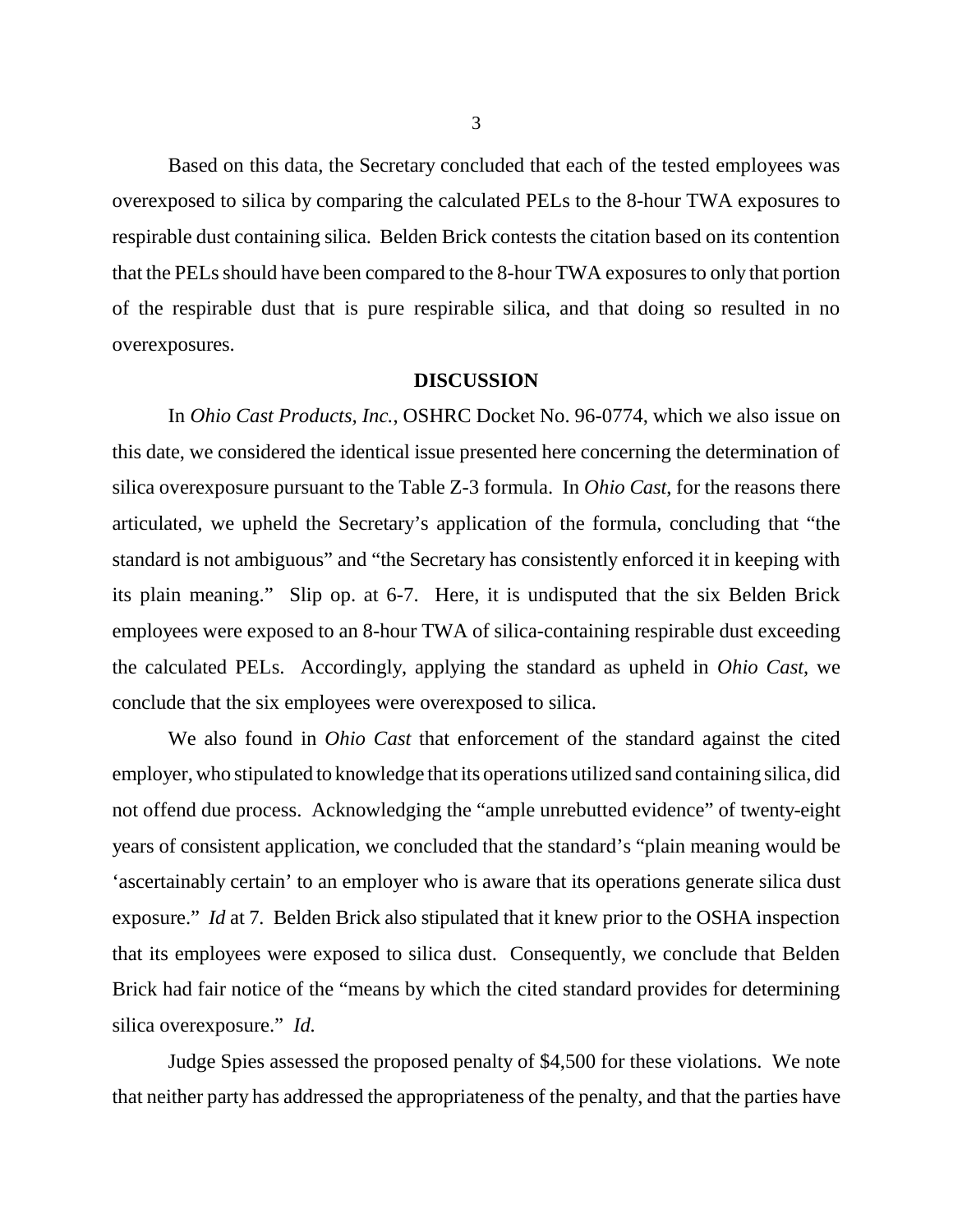consistently characterized review before the Commission as presenting only the substantive issue of the method of calculating overexposure to silica. In these circumstances, we see no reason to disturb the judge's assessment. Accordingly, we affirm a serious violation for Citation 3, Items 1(a), (b) and (c), and assess a total penalty of \$4,500.

> /s/ Thomasina V. Rogers Chairman

 $\sqrt{s}$ /

Gary L. Visscher

Dated: September 22, 1999 Commissioner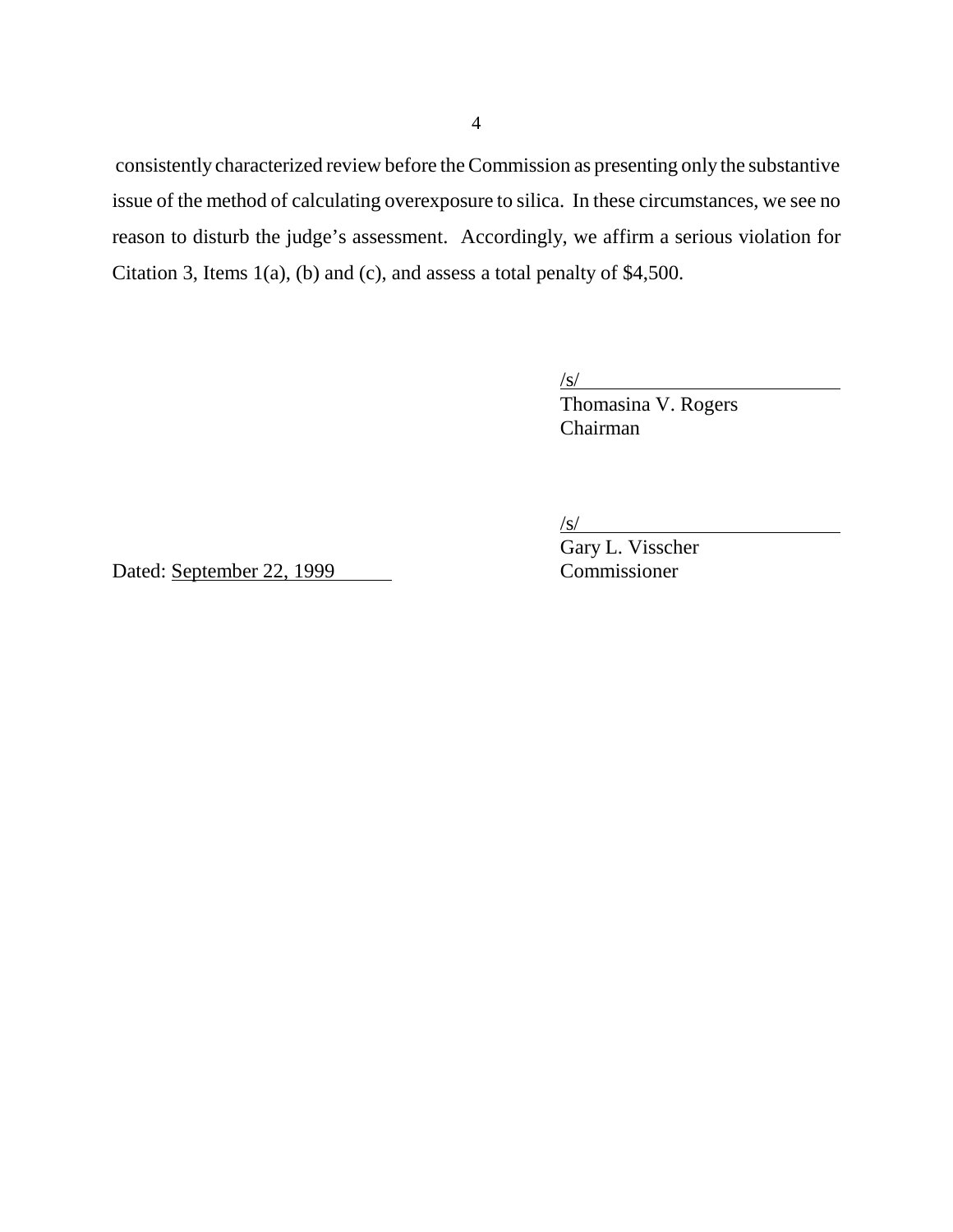| Secretary of Labor,<br>Complainant, |                                 |
|-------------------------------------|---------------------------------|
| V.                                  | <b>OSHRC Docket No. 97-2102</b> |
| Belden Brick Co.,<br>Respondent.    |                                 |

Appearances:

Mary Anne Garvey, Esquire James P. Friedt, Esquire U. S. Department of Labor Columbus, Ohio For Complainant

Office of the Solicitor Vorys, Sater, Seymour and Pease, LLP Cleveland, Ohio For Respondent

Before: Administrative Law Judge Nancy J. Spies

## **DECISION AND ORDER GRANTING THE SECRETARY'S MOTION FOR SUMMARY JUDGMENT**

Occupational Safety and Health Administration (OSHA) compliance officer Scott Feil inspected a brick manufacturing facility owned and operated by Belden Brick Company (Belden) on September 17, 1997. As a result of his inspection, the Secretary issued several citations to Belden on November 18, 1997. Belden contested Citation No. 3, which contains three subitems. Item 1a alleges a serious violation of § 1910.134(a)(2) for failure to develop a respiratory program containing the required elements. Item 1b alleges a serious violation of § 1910.1000(c) and cites six instances where employees were allegedly exposed to respirable crystalline quartz silica in excess of the calculated permissible exposure limit (PEL). Item 3c alleges a serious violation of § 1910.1000(c) for failure to implement administrative and/or engineering controls to comply with the PEL of respirable crystalline quartz crystal.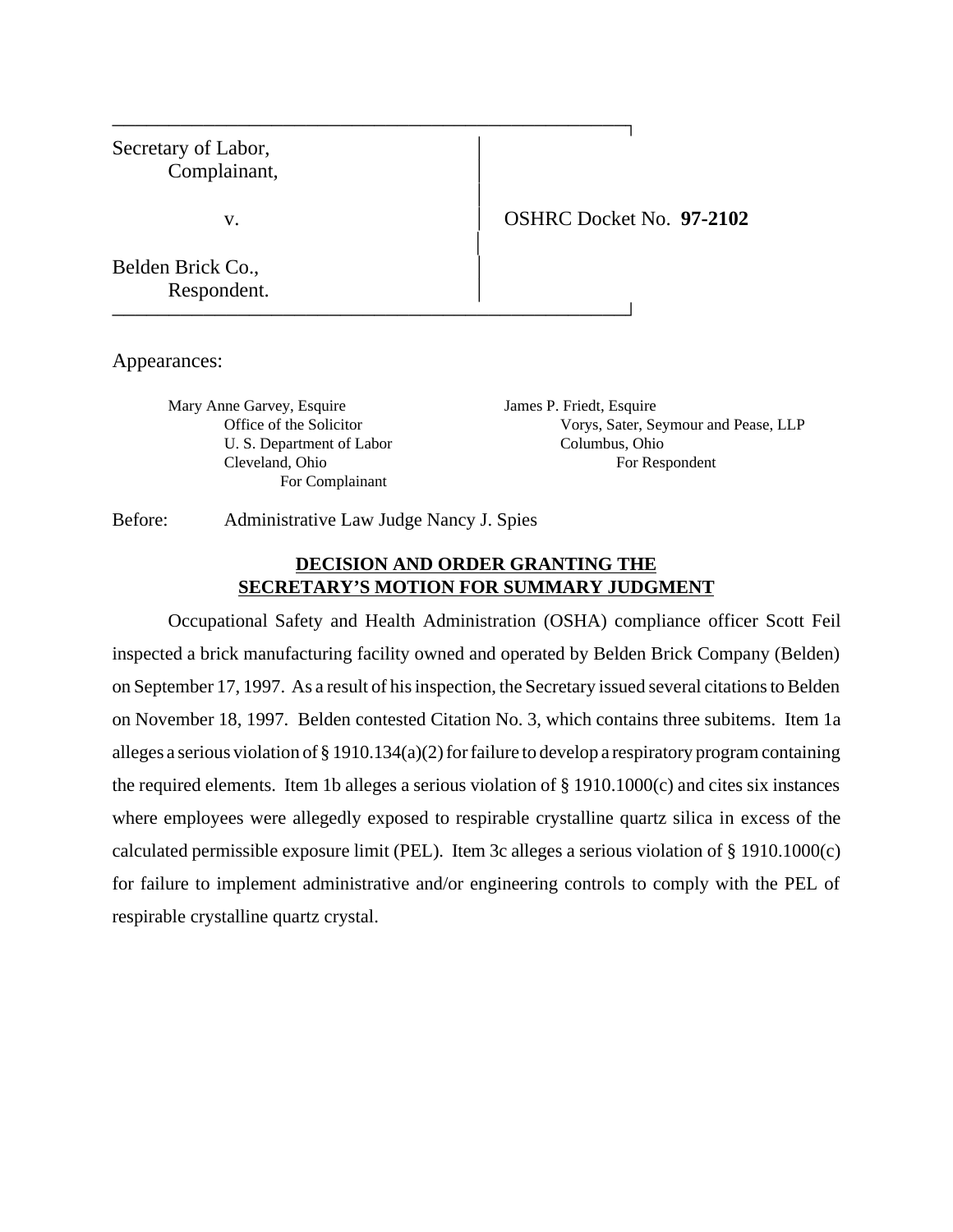The parties agreed that the case could be resolved without a hearing. They filed stipulated facts and cross-motions for summary judgment, and replies to the motions for summary judgment.

The dispositive issue is whether employee exposure to silica is determined by: (1) dividing the total weight in micrograms of the entire respirable dust sample by the number of cubic meters of air which flowed across the sampling device during the sampling period (which the Secretary advocates); or (2) dividing the weight in micrograms of the silica dust, which constitutes only a part of the entire dust sample, by the number of cubic meters of air which flowed across the sampling device (as Belden contends).

For the reasons stated below, the Secretary's position prevails.

#### Background

On August 12, 1998, the parties filed stipulated facts. The facts, which are pertinent to the time in question, are as follows:

1. Belden owned and operated a workplace at State Route 39, Sugarcreek, Ohio, where it was engaged in manufacturing bricks.

2. Belden was an employer engaged in a business affecting commerce within the meaning of § 3(5) of the Occupational Safety and Health Act of 1970 (OSHA), 29 U.S.C. §§ 651- 678 (1970).

3. Belden was subject to the requirements of the Act and the standards thereunder.

4. The Occupational Safety and Health Review Commission has jurisdiction over the parties and the subject matter.

5. Between September 17, 1997, and October 17, 1997, OSHA compliance officer Scott Feil conducted an inspection of Belden's Sugarcreek, Ohio, facility.

6. The following individuals were employed by Belden at the time of Feil's inspection: Wilson May, Tom Taylor, Chuck Barger, Terry Burkhart, Memo Miller, and Aden Troyer.

7. Chuck Barger, Meno Miller, Aden Troyer, Terry Burkhart, Wilson May, and Tom Taylor are the employees described in items  $1(b)(a)$ ,  $(b)(b)$ ,  $(b)(c)$ ,  $(b)(d)$ ,  $(b)(e)$ , and  $(b)(f)$ respectively.

8. On or about October 7, 1998, Messrs. Barger, Miller, Troyer, and May wore respirators from which the lower straps had been removed.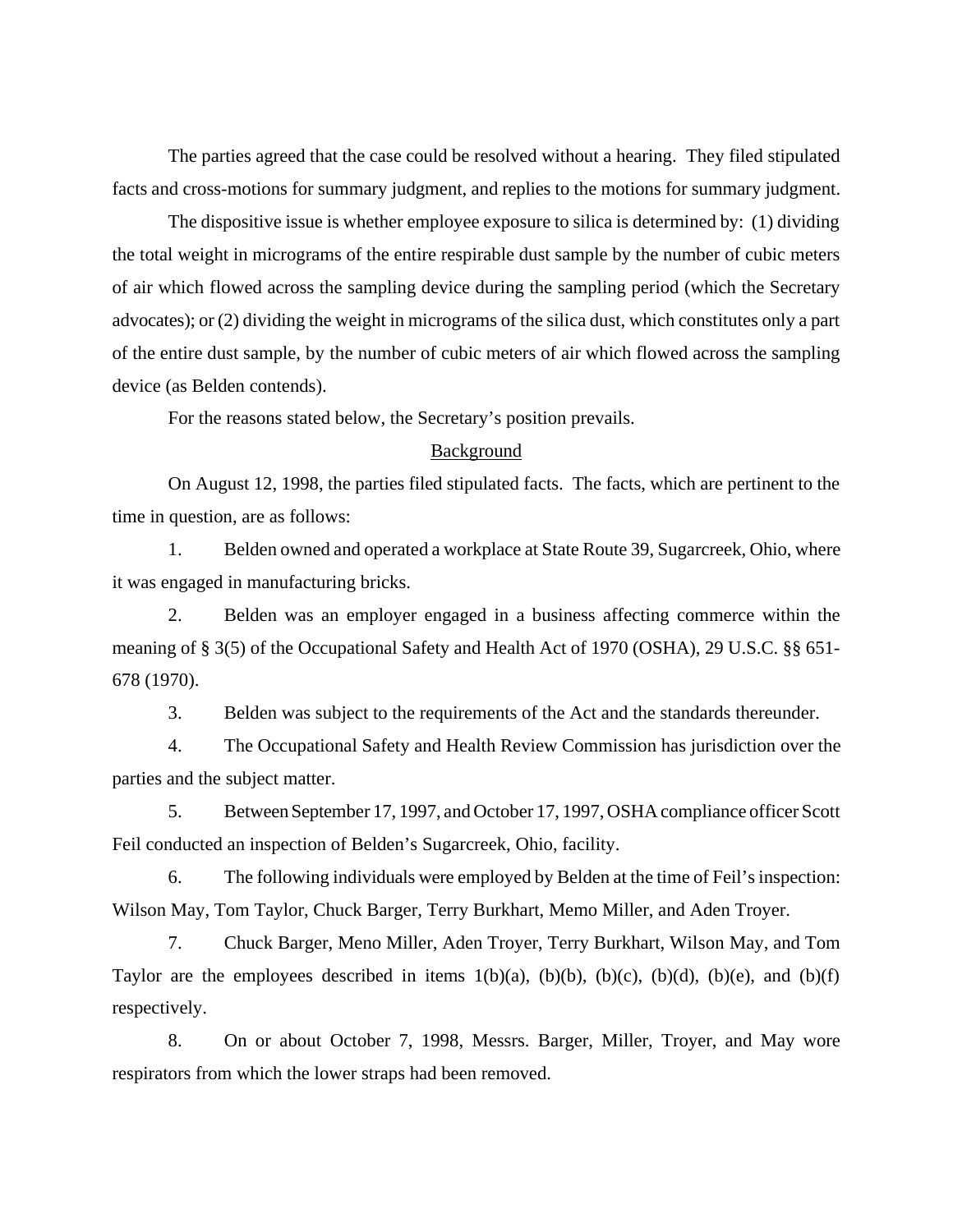9. Prior to September 17, 1997, Belden did not establish and maintain a respiratory protection program, which included all elements for the proper use of respirators as outlined in 29 C.F.R. § 1910.134(b), for the employees previously identified in Paragraph 8.

10. Prior to September 17, 1997, Belden knew that employees at its Sugarcreek, Ohio, facility were exposed to silica.

11. The OSHA PEL for respirable silica is calculated pursuant to 29 C.F.R. § 1910.1000 by employing the following formula:

$$
\tfrac{10~mg/m^3}{\% SiO_2+2}
$$

12. The sole issue in this proceeding is whether overexposure to respirable silica is determined by comparing the OSHA PEL for respirable silica to the amount of silica in the sample as opposed to the total amount of dust containing silica in the sample.

13. OSHA used the following method to determine employee exposure to silica: the total weight in micrograms of the entire amount of respirable dust in the sample, divided by the number of cubic meters of air which flowed across the sampling device.

14. Belden used the weight of respirable silica to determine employee exposure rather than the weight of the (total) respirable dust containing silica. By dividing the weight of respirable silica by the cubic meters of air, the actual exposure for each of the six employees identified in Paragraph 6 was determined to be significantly below the OSHA PEL for respirable silica exposure. Application of Belden's method of calculation to OSHA's actual sampling results shows no overexposure to respirable silica.

15. Application of OSHA's method of calculation to the samples of Belden's employees identified in Paragraph 6 yields an exposure level for each employee which is in excess of the OSHA PEL.

16. Overexposure to silica can cause silicosis resulting in permanent lung damage and disability.

17. Feasible administrative and engineering controls could have been implemented at Belden's facility to reduce employee exposure to silica.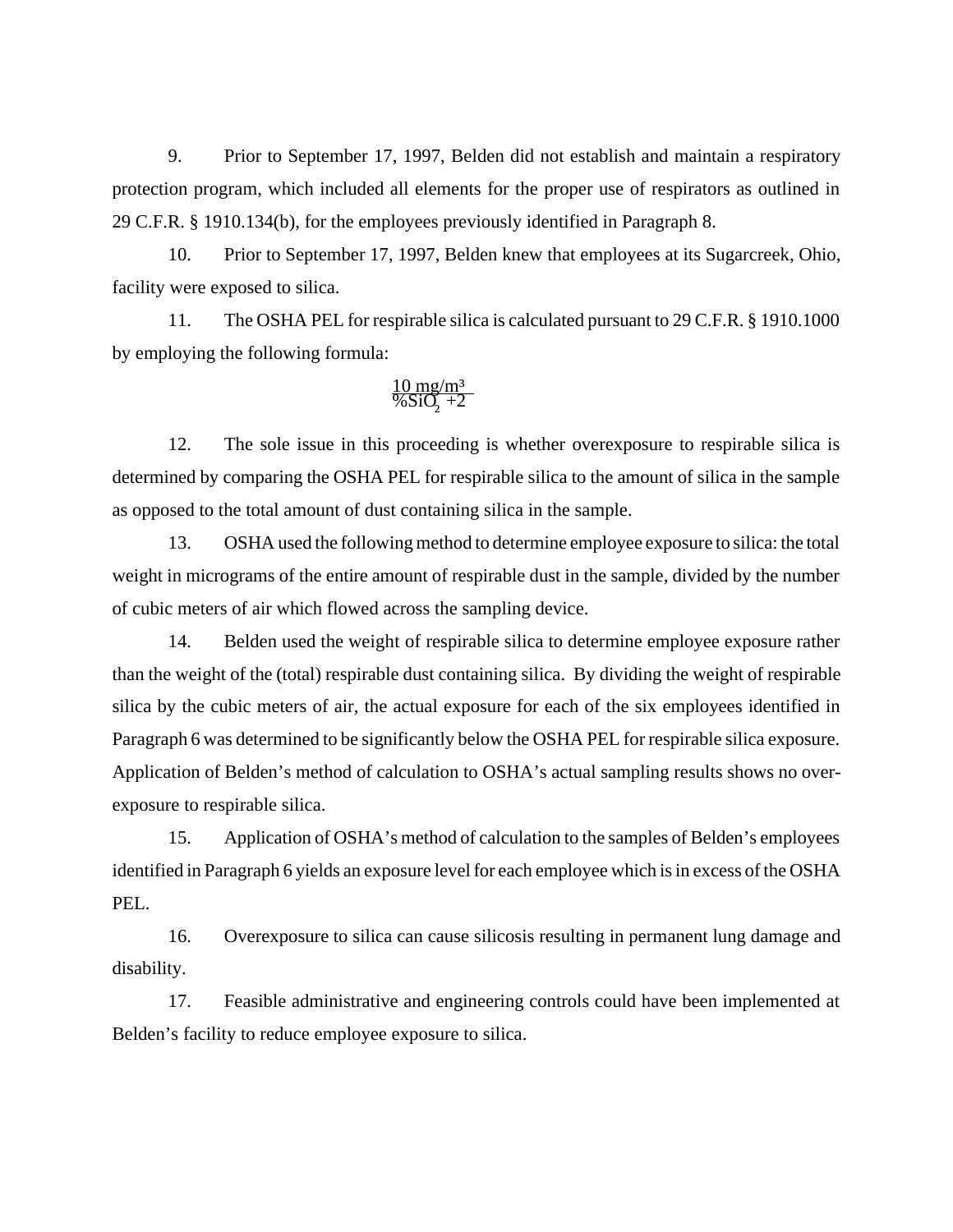18. Because Belden did not find that its employees were overexposed to silica, it did not determine and implement feasible administrative or engineering controls to reduce the silica exposure of the employees identified in Paragraph 6.

## Section 1910.1000(c)

Respirable silica is a "substance" listed in Table Z-3. The standard governing the allowable level of respirable silica dust in the workplace is § 1910.1000(c), which provides:

> An employee's exposure to any substance listed in Table Z-3, in any 8-hour work shift of a 40-hour work week, shall not exceed the 8-hour time weighted average limit given for that substance in the table.

Table Z-3, entitled "Mineral Dusts," sets forth the mathematical formula for calculating the PEL for "Silica: Crystalline Quartz (Respirable)" as follows:

# $10 \text{ mg/m}^3$   $^4$  $\frac{6}{5}$  +2

The source standard of § 1910.1000, including Table Z-3, was 41 C.F.R. § 50-204.50. This standard was originally issued under the Walsh-Healy Act and later adopted as an established federal standard under  $\S$  6(a) of the Act. The Walsh-Healy standard was principally based on a nongovernmental consensus standard developed by the American Conference of Governmental Industrial Hygienists (ACGIH). The mineral dust PELs established under 41 C.F.R. § 50-204.50 and later established in Table Z-3 of § 1910.1000 were derived from the ACGIH's Threshold Limit Values (TLV). When the Secretary incorporated the ACGIH TLVs into occupational health standards, the TLVs were transformed into legally enforceable PELs.

Section 50-204.276 of the Walsh-Healy standards set forth limits for exposure to mineral dusts that contained various amounts of silica. In 1971, the ACGIH published its "Documentation of the Threshold Limit Values for Substances in Workroom Air" (ACGIH, 3rd Ed., 1971), in which it stated that the TLV for silica quartz is to be measured relative to exposure of respirable dust containing quartz.

10 milligrams per cubic meter of air

percentage silicon dioxide (here, respirable quartz silica)  $+2$ 

<sup>&</sup>lt;sup>4</sup> The formula provides: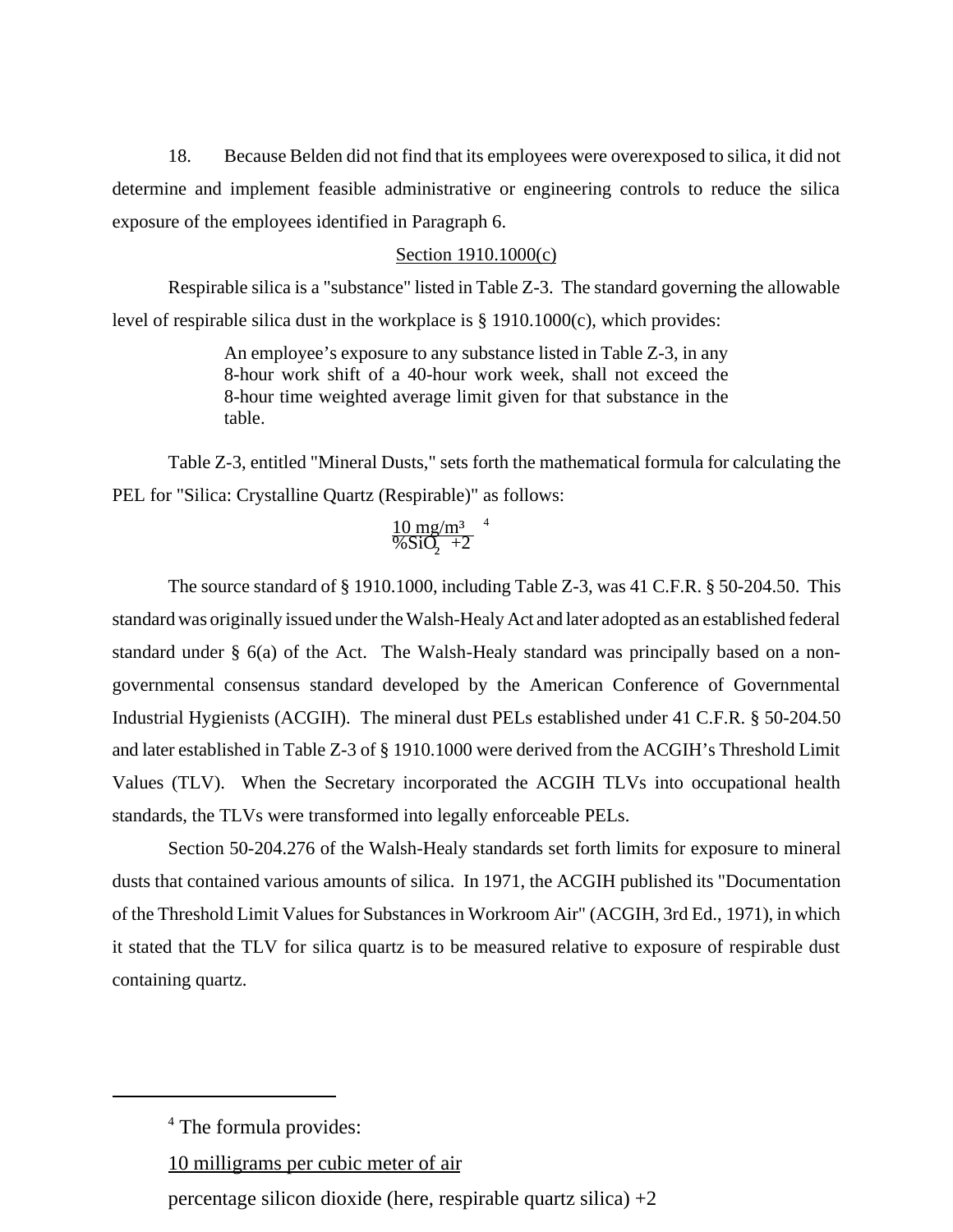#### Page Five

OSHA's method of sampling for silica exposure is to measure the total amount of respirable particulate on a sampling filter and use it to calculate the 8-hour TWA exposure to respirable dust. OSHA also analyzes the sample to determine the amount of silica on the sampling filter. Using the amount of silica as expressed in terms of the percent of silica in the entire sample, OSHA then calculates the PEL according to the formula in Table Z-3. The calculated PEL is then compared to the 8-hour TWA respirable dust exposure. Overexposure to respirable silica exists where the 8-hour TWA respirable dust exposure exceeds the calculated PEL.

Belden contends that the 8-hour TWA exposure to airborne silica should be calculated by measuring only the respirable silica on the sampling filter, not the total amount of respirable particulate. Belden argues that OSHA's method allows the inclusion of inert or nuisance dust in the equation, which skews the actual TWA exposure to silica.

#### Discussion

Review Commission Judge Michael Schoenfeld decided this same issue in *Ohio Cast Products*, 1997 WL 235630 (No. 96-774, 1997). While Judge Schoenfeld's order has no precedential value in this proceeding, his reasoning is persuasive. In his order, Judge Schoenfeld granted the Secretary's motion for summary judgment, holding that

> the fact that respirable silica may constitute only a portion of the total respirable dust is taken into account by the very formula required to calculate the PEL. That is, the "SiO2" of the formula requires that the proportion of silica in the total respirable dust be accounted for. Thus, applying the formula correctly does not, as respondent claims, consider all respirable dust to which the employee is exposed to silica. Respondent's position amounts to a request that the PEL be calculated by twice dividing the amount of respirable dust by the proportion of that dust which is silica.

*Id.* at p.2 of ALJ's Decision. Judge Schoenfeld found the language of the standard unambiguous, but concluded that even if it were not, the Secretary's interpretation of the standard was reasonable and entitled to deference. *Martin v. OSHRC (C F & I Steel)*, 499 U.S. 144 (1991). The undersigned agrees.

Belden argues that the Secretary's interpretation of § 1910.1000(c) denies Belden its right of due process to fair notice of the law, citing *Bunge Corporation,* 12 BNA OSHA 1785